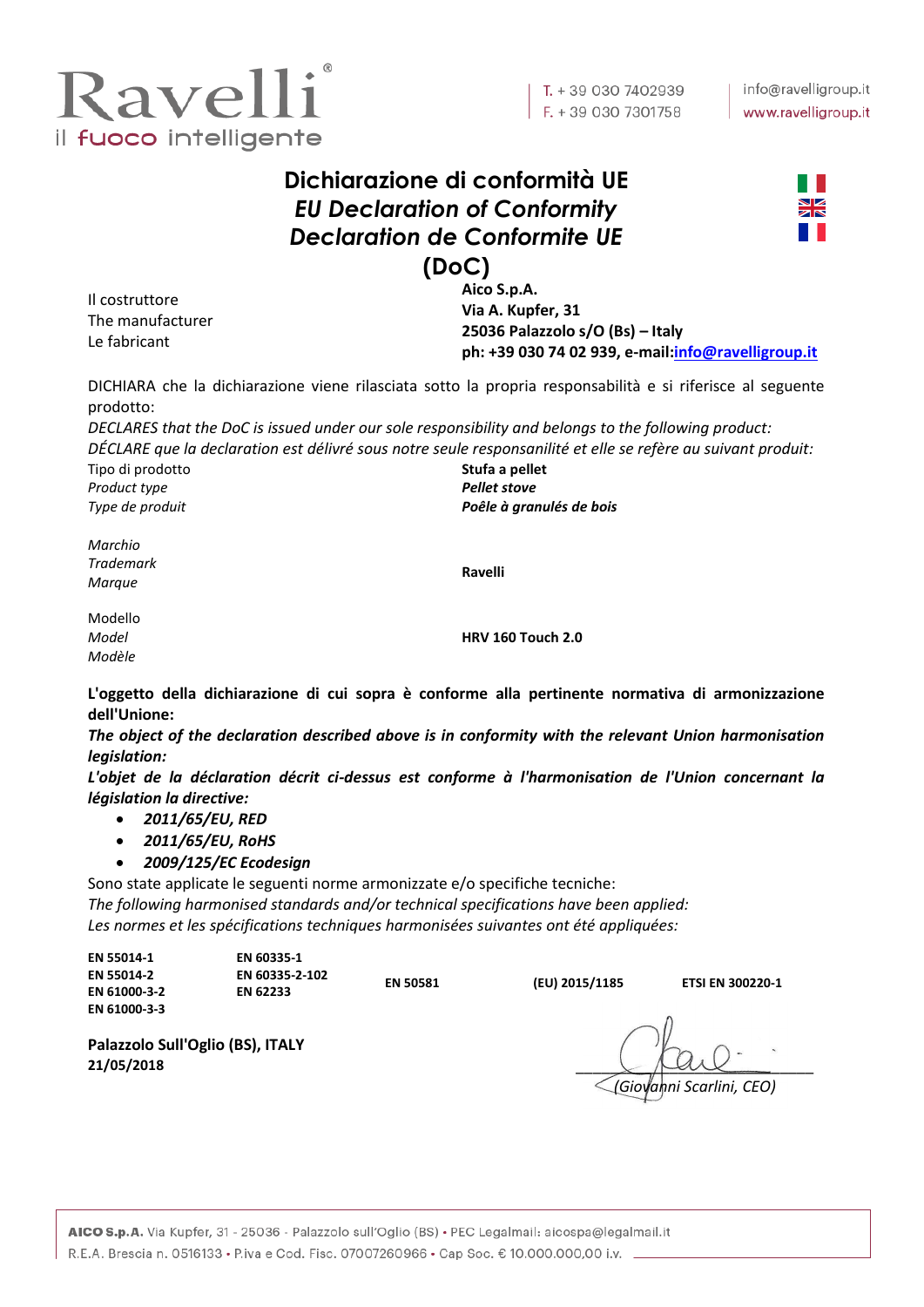

# *DECLARACIÓN DE CONFORMIDAD UE DECLARAÇÃO DE CONFORMIDADE UE*

# **EG-CONFORMITEITSVERKLARING** *KONFORMITÄTS ERKLÄRUNG EG* **(DoC)**

Fabrikant: Hersteller: Fabricante: Fabricante: **Aico S.p.A. Via A. Kupfer, 31 25036 Palazzolo s/O (Bs) – Italy ph: +39 030 74 02 939, e-mail[:info@ravelligroup.it](mailto:info@ravelligroup.it)**

VERKLAART dat de verklaring van overeenstemming uitgegeven wordt op onze eigen verantwoordelijkheid voor het volgende product:

*ERKLÄRT, dass die Konformitätserklärung in alleiniger Verantwortung ausgestellt ist und sich auf das folgende Produkt bezieht:*

*DECLARA que la declaración de conformidad se emite bajo nuestra única responsabilidad y pertenece al siguiente producto:*

*DECLARA que emitiu a declaração de conformidade sob a sua própria responsabilidade para o seguinte produto:*

Producttype Produkttyp *Tipo de producto Tipo de produto* **Pelletkachel Pelletöfen** *Estufas de pellet Fogão da pelota Merk Marke Marca Marca* **Ravelli** Model Modell *Modelo Modelo* **HRV 160 Touch 2.0**

**Het object van de bovengenoemde verklaring is on overeenstemming met de relevante harmonisatiewetgeving van de Unie:**

*Das vorhergehend erläuterte Produkt der Konformitätserklärung entspricht den einschlägigen Harmonisierungsrechtsvorschriften der EU:*

*El objeto de la declaración descrita anteriormente es conforme a la legislación comunitaria de armonización pertinente:*

*O objeto da declaração acima mencionada está em conformidade com a legislação comunitária relevante aplicável em matéria de harmonização:*

- *2011/65/EU, RED*
- *2011/65/EU, RoHS*
- *2009/125/EC Ecodesign*

Er werden de volgende geharmoniseerde normen en technische specificaties toegepast: *Es gelten die folgenden harmonisierenden Standards und technischen Spezifikationen:*

*Se han aplicado los siguientes estándares y especificaciones técnicas:*

*Foram aplicadas as seguintes normas harmonizadas e especificações técnicas:*

| EN 55014-1   | EN 60335-1      |
|--------------|-----------------|
| EN 55014-2   | EN 60335-2      |
| EN 61000-3-2 | <b>EN 62233</b> |
| EN 61000-3-3 |                 |

**EN 60335-2-102 EN 62233 EN 50581 (EU) 2015/1185 ETSI EN 300220-1**

**21/05/2018** \_\_\_\_\_\_\_\_\_\_\_\_\_\_\_\_\_\_\_\_\_\_\_\_\_\_\_\_ *(Giovanni Scarlini, CEO)*

**Palazzolo Sull'Oglio (BS), ITALY**

AICO S.p.A. Via Kupfer, 31 - 25036 - Palazzolo sull'Oglio (BS) · PEC Legalmail: aicospa@legalmail.it R.E.A. Brescia n. 0516133 • P.iva e Cod. Fisc. 07007260966 • Cap Soc. € 10.000.000,00 i.v.